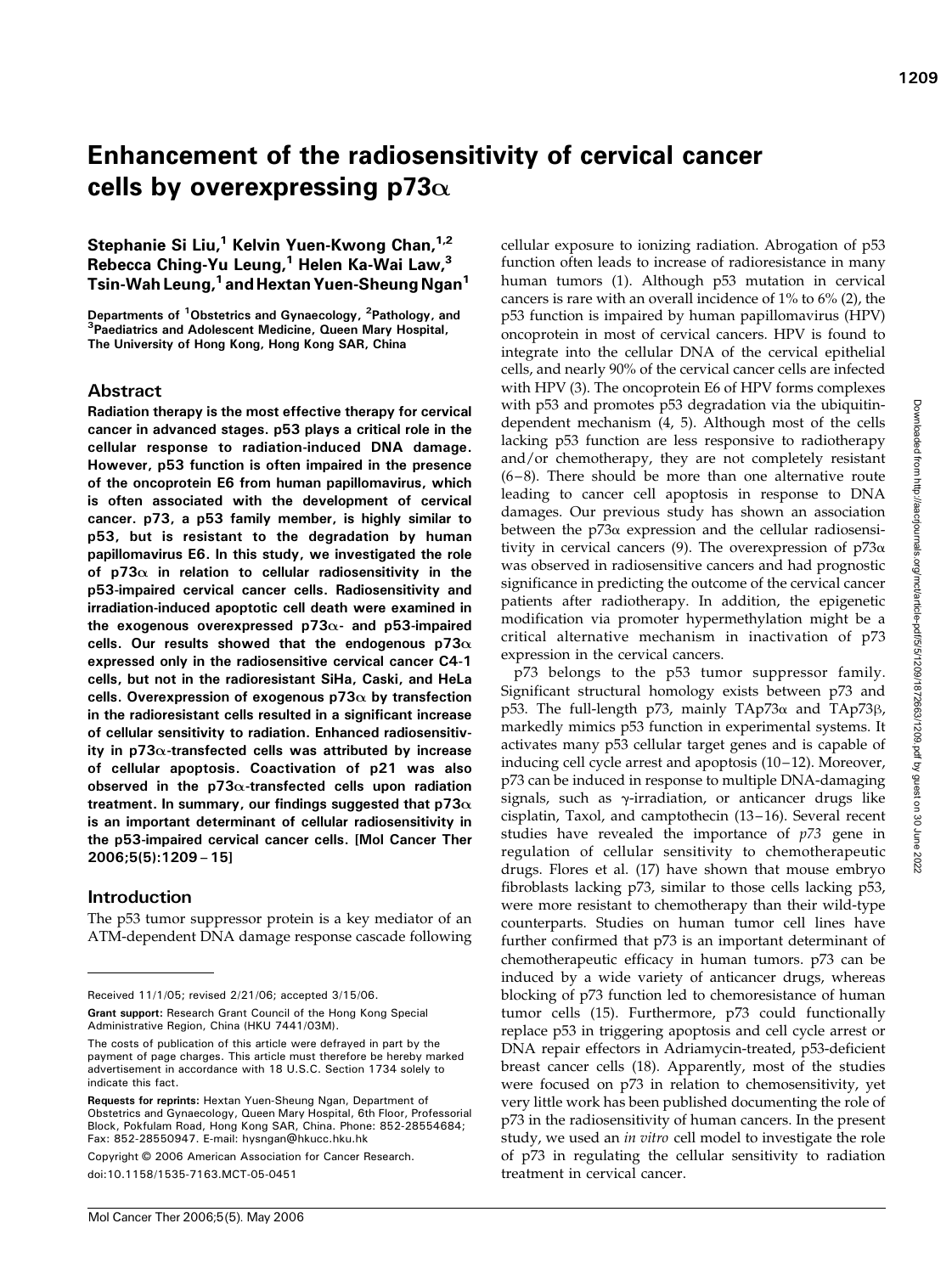## Materials and Methods

#### Cell Culture and Radiation Treatment

The human cervical cancer cell lines C4-1 (HPV 18<sup>+</sup>), HeLa (HPV 18<sup>+</sup>), SiHa (HPV 16<sup>+</sup>), and Caski (HPV 16<sup>+</sup>) were grown in 10% fetal bovine serum and 1% penicillin and streptomycin – supplemented MEM (Life Technologies, Inc., Gaithersburg, MD).

The cells were detached from culture flasks and washed with PBS. They were then suspended in culture medium and irradiated at single doses of 2 and 6 Gy, respectively. Irradiation of cells was done using a gamma irradiator MDS Gammacell 3000 Elan (Elitemodel D, Nordion International, Inc., Ottawa, Canada).

## $p73\alpha$  Expression Construct and Cell Transfection

The wild-type  $p73\alpha$  transcript was amplified from the HT29 cell line. Primers were designed to amplify the complete coding region of the  $p73\alpha$  forward:  $5'$ -AAGA-TGGCCCAGTCCACCGCC-3' and reverse 5'-GTGGAT-CTCGGCCTCCGTGA-3' using the Expand High Fidelity Plus PCR System (Roche Applied Science, Indianapolis, IN) according to the instructions of the manufacturer. The amplified fragment was cloned into pcDNA3.1 expression vector (Invitrogen). The pcDNA3.1/ $p73\alpha$  clone was subsequently confirmed by direct sequencing.

Culture cells were seeded 1 day before the transfection. Transfection was carried out using FuGene 6 transfection reagent (Roche Applied Science) according to the recommendation of the manufacturer. The cells were transfected with pcDNA3.1/p73 $\alpha$  or with the vector pcDNA3.1 alone as mock transfection. After 24 to 48 hours of incubation, they were harvested and then subjected to irradiation.

#### Quantitative p73 $\alpha$  mRNA Expression Analysis

Total RNA was isolated from the cell lines using TRIzol reagent (Life Technologies) and reverse transcribed to cDNA using Superscript III Reverse Transcriptase (Life Technologies). Real-time quantitative PCR was done to quantify the expression level of  $p73\alpha$  in the synthesized cDNA using the  $p73\alpha$  sequence-specific primers and Taq-Man probe: (forward) 5'-GGCTGCGACGGCTGCAGAGC-3' (reverse), 5'-TCAGCAGATTGAACTGGGCCATGACA-GAT-3', and (probe) 5'-FAM-CGTTCCGCCCACCACCT-CAT-TAMRA-3'. An endogenous control, TBP, was used to normalize the expression of  $p73\alpha$ . The standard curve was set up using three serial 10-fold diluted linearized plasmids containing the  $p73\alpha$  or TBP cDNA insert. All measurements were conducted in triplicates.

#### ImmunoblottingAnalysis

Proteins were extracted from the cells using the conventional method. The immunoblotting was done using antibodies of mouse anti-p73 (specific for  $p73\alpha$ , Zymed, San Francisco, CA), anti-p21<sup>WAF1</sup> (Calbiochem, Boston, MA), and anti-Bax (Neomarkers, Lab Vision Corporation, Fremont, CA) in a dilution of 1:500. The sheep anti-mouse secondary antibody labeled with horseradish peroxidase (Amersham, Arlington Heights, IL) was subsequently applied. The signals were visualized with the ECL chemiluminescent detection kit (Amersham) and autoradiography. The membranes were also reprobed with  $\beta$ -actin (Sigma Co., St. Louis, MO) after stripping.

#### Clonogenic Survival Assay

The clonogenic assay was done on single cell suspension. Following irradiation, cells were plated as 1,000 per well in a six-well plate and incubated for 10 to 14 days. Colonies that consisted of >50 cells were scored after fixed with 70% ethanol and stained with 1% Giemsa solution. At least three independent experiments were done for each cell line. The intrinsic radiosensitivity of cells was determined by the survival fraction at 2 Gy ( $SF<sub>2</sub>$ ), as cell survival following a single in vitro dose (2 Gy) of irradiation (19). Cells with  $SF<sub>2</sub> < 0.4$  were considered to be radiosensitive, but those with  $SF_2 > 0.4$  were resistant. The ID<sub>50</sub>, a dose that inhibited 50% of the colony-forming ability compared with the untreated control, was also calculated to compare the radiosensitivity between the cell lines.

#### Apoptosis Assay

The cell apoptosis was assessed by the detection of caspase-3 activity using the ApoAlert Caspase-3 Colorimetric Assay kit (BD Biosciences Clontech, Palo Alto, CA) according to the instructions of the manufacturer. The assay was done on both irradiated and nonirradiated cells  $(5 \times 10^6)$ , which were cultured for 72 hours after irradiation. Colorimetric intensity was measured using Dynatech MR 5000 plate reader (Dynatech Laboratory Ltd., Billinghurst, United Kingdom) at a wavelength of 405 nm. The caspase-3 activity in cells was quantified by a standard curve established with free chromophore p-nitroaniline. HL-60 cells treated with camptothecin were used as positive controls.

A flow cytometry –based assay using the Vybrant Apoptosis Assay kit #4 (Molecular Probes, Leiden, the Netherlands) was also used to quantitatively examine the apoptotic cell death according to the specifications of the manufacturer. This assay was based on the differential permeability of the apoptotic and dead cells to the green fluorescent dye (YO-PRO-1) and the red fluorescent dye [propidium iodide (PI)], respectively. Cells were harvested 72 hours after irradiation and suspended at  $1 \times 10^6$ /mL in PBS. After staining with YO-PRO-1 and PI for 30 minutes, cells were analyzed by flow cytometry (COULTER EPICS ELITE, Beckman Coulter Corporation, Miami, FL). Ten thousand events per sample were collected into listmode files and the percentages of intact cells in apoptosis (YO-PRO-1+/PI-) and necrosis (YO-PRO-1<sup>-</sup>/PI<sup>+</sup>) were determined.

#### Statistical Analysis

The experimental results were expressed as means  $\pm$  SE. Analysis was done using one-way ANOVA and unpaired Students' t test wherever appropriate.  $P < 0.05$  was considered statistically significant.

#### Results

### p73 $\alpha$  Expression Was Associated with the Radiosensitivity of Cervical Cancer Cells

We studied whether  $p73\alpha$  expression was correlated with the *in vitro* radiosensitivity of cervical cancer cells. Both mRNA and protein expressions of p73a were assessed in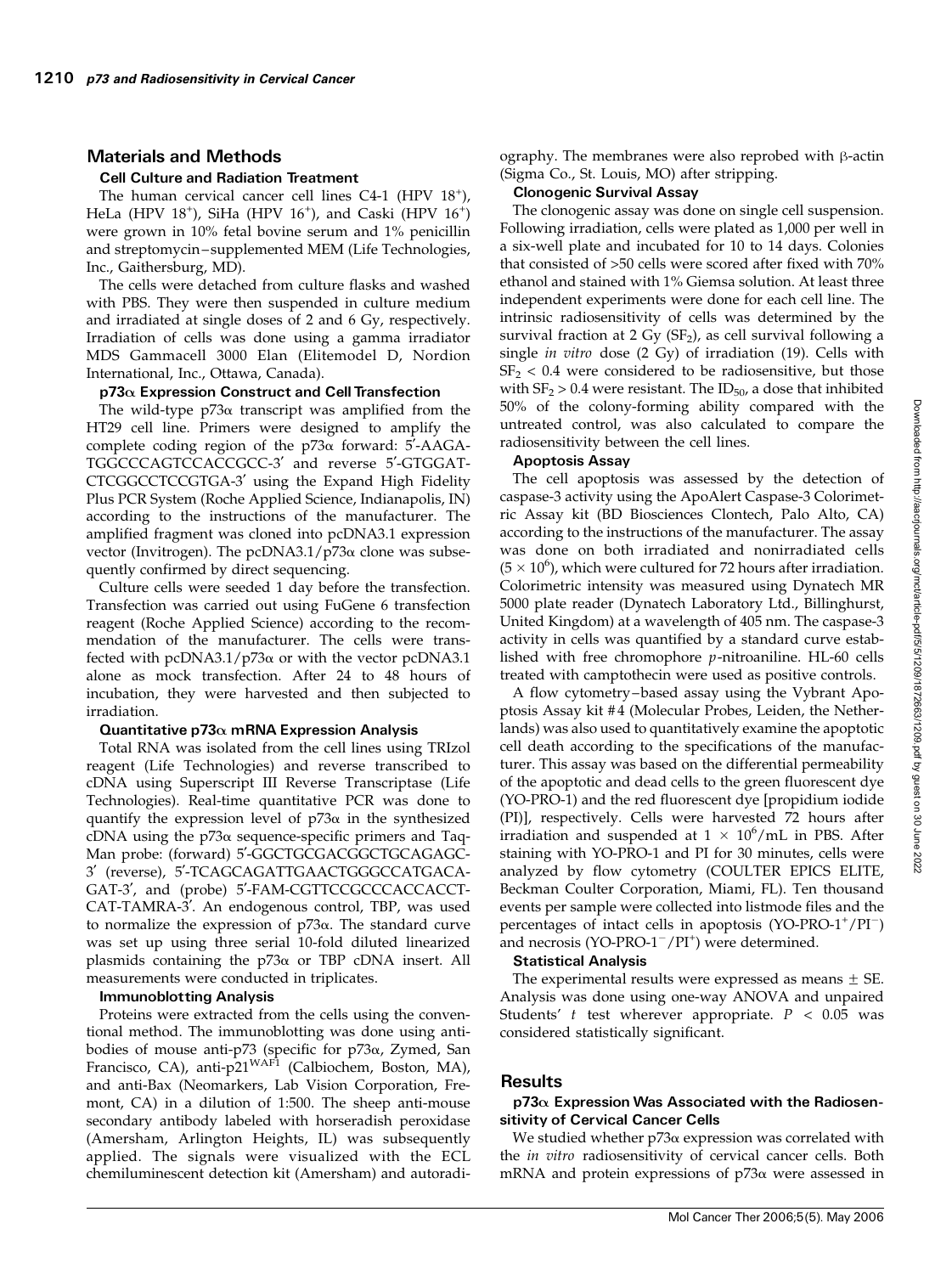four cervical cancer cell lines. The  $p73\alpha$  expression was found in C4-1 cells only, but not in HeLa, Caski, and SiHa cells (Fig. 1A and B).

The *in vitro* radiosensitivity of the four cell lines was determined by clonogenic survival assay, and their radiation survival patterns were shown in Fig. 2. Among the four cell lines studied, C4-1 was the most sensitive to irradiation. The survival of C4-1 cells began drastically decreasing from 2 Gy irradiation. When  $ID_{50}$  was calculated and compared among the four cell lines, C4-1 cells had the lowest value (1.51  $\pm$  0.05), whereas HeLa had the highest value (2.13  $\pm$ 0.07; Table 1). A significant difference was observed between C4-1 and any of the other three cell lines ( $P < 0.001$ ). The intrinsic radiosensitivity of these cell lines, determined by the survival fraction at  $2 \text{ Gy (SF)}$ , ranged from 0.25 (C4-1) to 0.67 (HeLa; Table 1). C4-1 cells were also highly sensitive to irradiation as they were found to have significant lower  $SF<sub>2</sub>$  value (0.25  $\pm$  0.03) when compared with the  $SF<sub>2</sub>$  values of the other three cell lines (all above 0.6,  $P < 0.001$ ). Both  $ID_{50}$  and  $SF_{2}$  analyses yielded consistent findings and thus indicated that C4-1 seemed to be radiosensitive, whereas HeLa, Caski, and SiHa were radioresistant.

## Overexpression of Exogenous  $p73\alpha$  Increased the Radiosensitivity of Cervical Cancer Cells

 $pcDNA3.1/p73\alpha$  was transfected into HeLa, Caski, and SiHa cell lines, which lacked endogenous p73 expression. After 24 to 48 hours of incubation, the exogenous  $p73\alpha$ was constantly expressed in these three cell lines with and without irradiation (2 Gy; Fig. 1C and D). The endogenous p73 expression was absent in the mock and nontransfected cells whether or not they received radiation (2 Gy; Fig. 1C and D).

The clonogenic assay was done to assess the cell survival after the transfection in combination with radiation treatment. Upon the radiation treatment, marked reduction of cell survival was observed in the  $p73\alpha$ transfected HeLa, Caski, and SiHa cells (Fig. 3A-C). ID<sub>50</sub> of the p73a-transfected HeLa and Caski cells significantly



Figure 1. Detection of the  $p73\alpha$  expression in four cervical cancer cell lines by real-time quantitative reverse transcription-PCR (A) and immunoblotting (B). Induction of the p73 $\alpha$  mRNA (C) and protein expressions (D) in HeLa, Caski, and SiHa cells after gene transfection (one representative quantitative reverse transcription-PCR results).

 $100)$ Survival fraction (%) – HeLa <del>¤—</del> Caski 50  $\leftarrow$  SiHa  $*$  C4-1  $\mathbf 0$  $\mathbf{0}$  $\overline{2}$ 4 6 8 **Irradiation (Gy)** 

**Clonogenic Survival** 

Figure 2. The clonogenic survival of four cell lines following irradiation. The colony-forming ability was calculated by comparing the numbers of colonies between the irradiated and nonirradiated controls. Points, means of three independent experiments; bars, SE. Gy, irradiation dose.

decreased from 2.13 to 1.80 ( $P < 0.01$ ) and 2.07 to 1.77 ( $P <$ 0.05), respectively, and a trend of reduction from 2.04 to 1.89 ( $P > 0.05$ ) was observed in p73 $\alpha$ -transfected SiHa cells (Table 2). Survival fraction at  $2 \text{ Gy (SF}_2)$  was measured and the radiosensitivity of cells was then determined (Table 2).  $SF<sub>2</sub>$  of the p73 $\alpha$ -transfected HeLa, Caski, and SiHa cell lines significantly decreased from  $0.67$  to  $0.40$  ( $P < 0.001$ ),  $0.65$  to 0.38 ( $P < 0.001$ ), and 0.65 to 0.50 ( $P < 0.05$ ), respectively. In addition, our results showed that transfection alone would only slightly affect cell survival (data not shown).

#### $p73\alpha$  Overexpression Enhanced Cancer Cell Apoptosis following Irradiation

The contribution of overexpressing  $p73\alpha$  toward radiation-induced apoptosis was further investigated. Caspase-3 activity results showed that radiation-induced apoptosis was significantly higher in the  $p73\alpha$ -transfected cells than that in the control cells (nontransfected cells or mock transfection control,  $P \leq 0.05$ ; Fig. 4A). In concordance with the caspase-3 result, the percentage of the YO-PRO-1 –positive apoptotic cells was significantly

Table 1. Radiosensitivities of four cervical cancer cell lines analyzed by  $ID_{50}$  and  $SF<sub>2</sub>$ 

| Cell line | $ID_{50}$      | SF <sub>2</sub> |
|-----------|----------------|-----------------|
| $C_{4-1}$ | $1.51 + 0.05*$ | $0.25 + 0.03*$  |
| SiHa      | $2.04 + 0.03$  | $0.65 + 0.02$   |
| Caski     | $2.07 + 0.06$  | $0.64 + 0.02$   |
| HeLa      | $2.13 + 0.07$  | $0.67 + 0.02$   |

NOTE: Average measured values with SE were calculated from three independent experiments.

 $*P < 0.001$ , one-way ANOVAs between C4-1 and any other cell lines.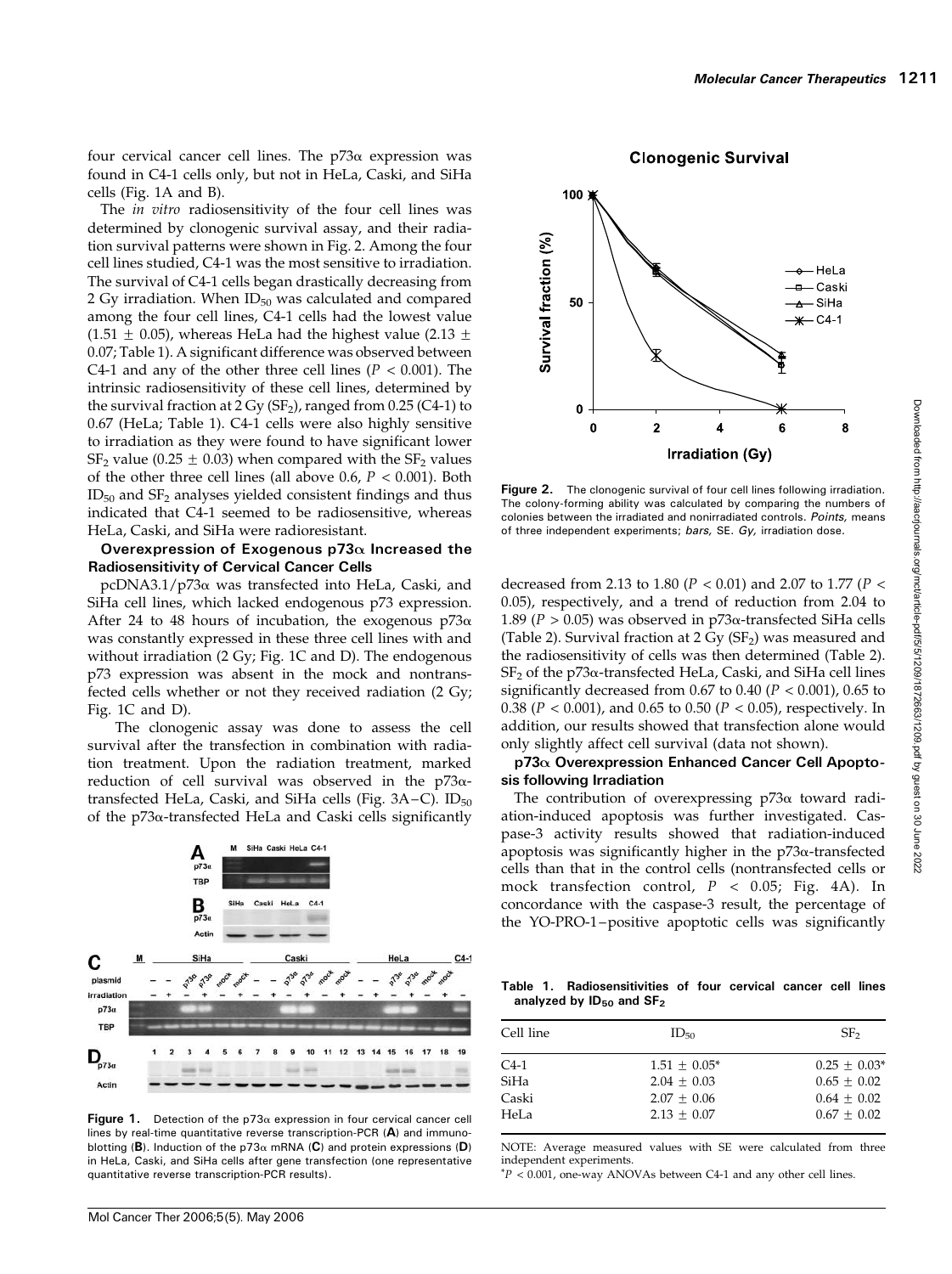Cell line  $ID_{50}$   $ANOVA^*$   $SF_2$   $ANOVA^*$ HeLa  $2.13 \pm 0.07$   $0.67 \pm 0.02$ HeLa mock  $2.10 \pm 0.07$   $0.63 \pm 0.01$ HeLa + p73 $\alpha$  1.80  $\pm$  0.09  $P < 0.01$  0.40  $\pm$  0.07  $P < 0.001$ <br>Caski 2.07  $\pm$  0.06 0.64  $\pm$  0.02  $2.07 \pm 0.06$ Caski mock  $2.07 \pm 0.04$  0.65  $\pm$  0.02 Caski + p73 $\alpha$  1.77  $\pm$  0.04  $P < 0.05$  0.38  $\pm$  0.03  $P < 0.001$ <br>SiHa 2.04 + 0.03 0.65 + 0.02  $2.04 \pm 0.03$ SiHa mock  $1.92 \pm 0.05$  0.61  $\pm$  0.03  $SiHa + p73\alpha$  1.89  $\pm$  0.02  $P > 0.05$  0.50  $\pm$  0.02  $P < 0.05$ 

Table 2. Decrease of cell survival (ID<sub>50</sub> and SF<sub>2</sub>) in the p73 $\alpha$ transfected cervical cancer cell lines

\*One-way ANOVAs between the  $p73\alpha$ -transfected  $(+p73\alpha)$  and the mocktransfected or nontransfected control cells.

higher in the irradiated p73 $\alpha$ -transfected cells ( $P < 0.05$ ) when compared with the irradiated mock-transfection controls (Fig. 4B and C). On the other hand, the number of the necrotic cells was only slightly increased upon irradiation in both p73a-transfected and mock-transfection control cells (data not shown).

Transactivation of p21 in the p73 $\alpha$ -Transfected Cells

The protein expressions of p21 and Bax were assessed and shown in Fig. 5. The expression of p21 was found in Caski cells, but not in SiHa and HeLa cells. In response to irradiation, the expression of p21 was up-regulated in all  $p73\alpha$ -transfected cells, but not in the mock and the nontransfected cells. On the other hand, the expression of Bax was found constantly expressed throughout, irrespective of irradiation (Fig. 5).

## **Discussion**

Over the past several years, many studies showed that p73 could be activated in response to a subset of DNAdamaging agents. The activation pathway of p73 in response to genotoxic stress was distinct from that of p53 and was linked to the c-abl tyrosine kinase, which phosphorylated and activated p73 (14, 20). Accumulated evidences suggested that p73 was essential for apoptosis induced by irradiation and many chemotherapeutic agents (15, 17). The induction of apoptosis by p53 required the presence of p73, whereas p73 was able to induce apoptosis in the absence of p53. A recent study has linked the chemosensitivity of cancer cells to the function of p73 irrespective of p53 status (15). In the present study, p73 $\alpha$ expression was detected only in radiosensitive C4-1 cell line, but not in radioresistant SiHa, Caski, and HeLa cell lines. With overexpressing exogenous  $p73\alpha$ , the latter three cell lines had significantly increased of sensitivity to radiation. These results were in concordance with our previous study done in clinical cervical cancer whose clinical outcome to radiotherapy was associated with the  $p73\alpha$  expression (9). It thus suggested that  $p73\alpha$  might play an important role in the regulation of cellular response to radiation in cervical cancers.

Enhanced radiosensitivity in the  $p73\alpha$ -transfected cells was attributed by the increase of cell apoptosis. Apoptosis seemed to be the dominant mode of cell death in response to radiation in the studied cell lines. Only mild increased number of necrotic cells was observed in both p73atransfected and nontransfected control cells after irradiation. This radiation-induced and p73-dependent apoptotic pathway was likely to be p53-independent because the p73a-transfected cell lines contained HPV high-risk types of 16 (SiHa and Caski) and 18 (HeLa). Unlike p53, p73



Figure 3. Overexpression of exogenous  $p73\alpha$  in HeLa (A), Caski (B), and SiHa (C) cells reduced the cell clonogenic survival following irradiation.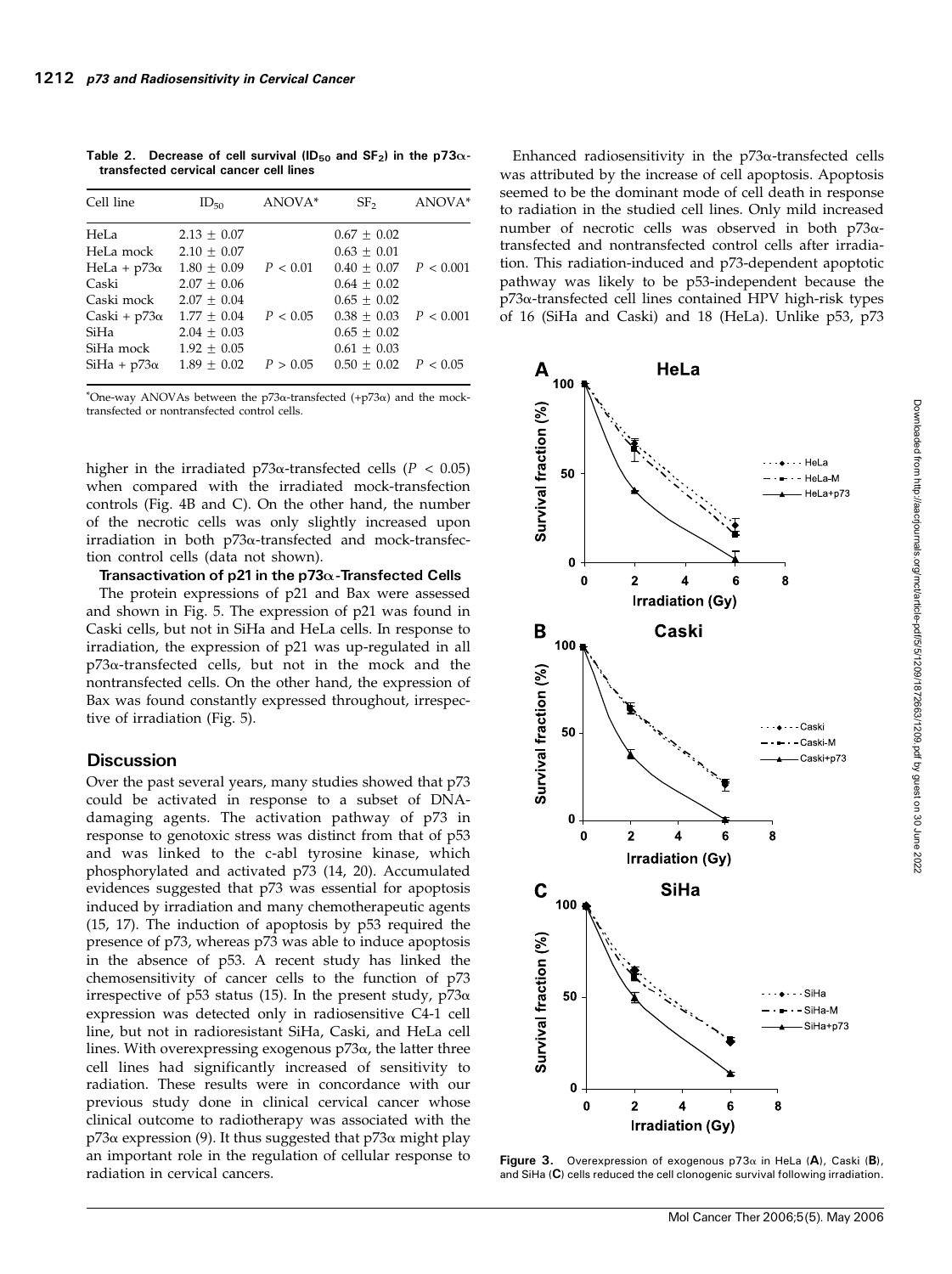

Figure 4. Overexpression of exogenous p73 $\alpha$  increased radiation-induced apoptosis. A, caspase-3 activity was significantly elevated in the p73 $\alpha$ transfected cell lines. \*,  $P < 0.05$ ;  $\S$ ,  $P < 0.01$ ;  $t$ ,  $P < 0.001$  versus the mock-transfected and the nontransfected control cells. **B**, the percentage of cell death via apoptosis (YO-PRO-1 <sup>+</sup>/Pl¯) and necrosis (YO-PRO-1 $^-$ /Pl $^+$ ) were analyzed by flow cytometry. Representative results of HeLa cells from three independent experiments. C, similar pattern of increased radiation-induced apoptosis was detected in all three cell lines. Columns, mean; bars, SE (n = 2/3). \*, P < 0.05.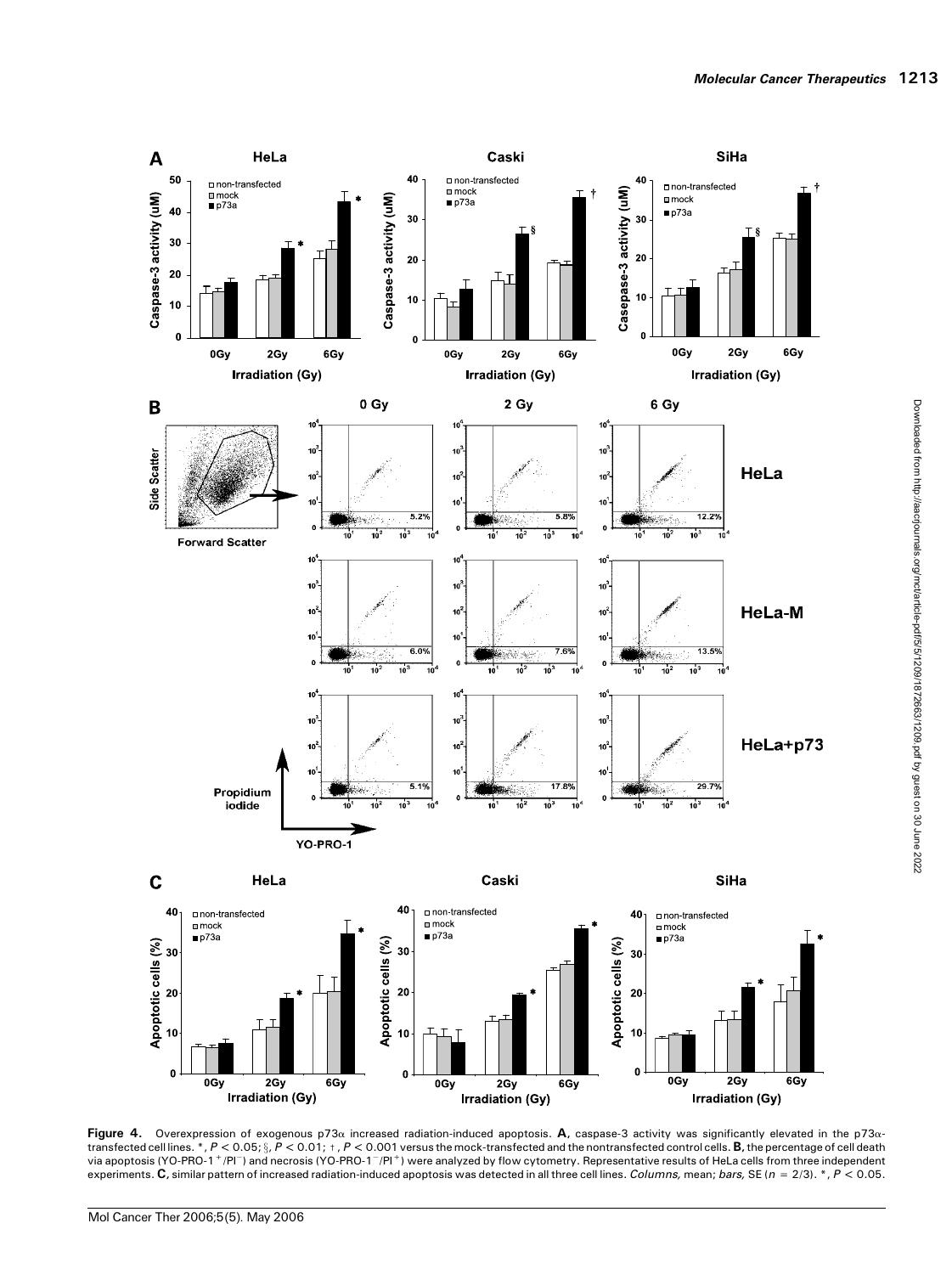

Figure 5. Differential expressions of p21 and Bax in the p73 $\alpha$ transfected and the nontransfected cell lines following radiation treatment.

could not be targeted and inactivated by the HPV oncoprotein E6 physically or functionally (21). It had been shown that p73 would up-regulate the p21 expression in cells that underwent apoptosis after treatment with DNAdamaging agents (11). Increase of p21 expression was also observed in our  $p73\alpha$ -transfected cervical cancer cells of which they were found highly sensitive to radiation when compared with the mock-transfected and nontransfected control cells. This result suggested that the increase of p21 expression in the  $p73\alpha$ -transfected cells was  $p53$  independent because the absent or unchanged p21 expression was found in the mock-transfected and nontransfected cells following irradiation. The Bax expression, however, expressed constantly irrespective of the radiation treatment. The current findings of the differential expressions of p21 and Bax were consistent with our previous observations from clinical cervical cancer samples in which the p21 expression, but not the Bax expression, was positively correlated with the p73 $\alpha$  expression (9). Although the transactivation of Bax via p73 was still controversial in other studies (11, 22, 23), our results, coupled with the expression patterns of p21 and Bax, suggested that p73 would induce apoptosis through other mechanisms, which might be different from its homologue p53. Further studies on p73 downstream genes may shed light on the p73 function in regulating the cellular response to radiation.

A p73 $\alpha$  knockdown assay using p73 $\alpha$ -specific small interfering RNA was also done on the radiosensitive C4-1 cells; however, the transfection efficiency was very low. As much as 10% to 20% of transfection efficiency could only be achieved using various brands of commercially available transfection reagents. Nevertheless, there was a trend of decreased  $p73\alpha$  expression in quantitative analysis after small interfering RNA transfection. No obvious change was observed in the subsequent clonogenic survival assay and apoptosis assays (data not shown). C4-1 was the only cervical cancer cell line found to be sensitive to radiation treatment in our laboratory. Establishing a stable  $p73\alpha$ specific small interfering RNA – transfected C4-1 cell line model would be an alternative method to efficiently knockdown the endogenous  $p73\alpha$  expression for future study.

In this study, no induction of the endogenous  $p73\alpha$ expression was found in the irradiated cervical cancer cells. A previous study showed that radiotherapeutic treatments

had no effect on altering the endogenous p73 protein levels in cancer cells (24). It has been suggested that the expressions of p73 and p53 were induced by different signals and play fundamentally different roles with respect to the maintenance of cell homeostasis (10). Unlike p53, radiation activated p73 through the tyrosine kinase c-ablmediated phosphorylation and not by stabilization of the p73 protein (13, 20). Moreover, the response of p73 to DNA damage was highly dependent on the cellular context. Some other factors, such as the expression status of the endogenous antiapoptotic or proapoptotic genes and the epigenetic mechanisms, might also influence the activation and the ability of  $p73\alpha$  to induce apoptotic cell death (25).

Down-regulation of p73 expression was found to be significantly correlated with epigenetic promoter methylation or allelic loss (12). The methylation-dependent silencing of  $p73\alpha$  in clinical cervical cancer samples was previously shown to have significant association with the adverse outcome of the patients following radiotherapy (9). The three radioresistant cell lines included in this study were also found to have  $p73\alpha$  promoter hypermethylation, but such hypermethylation pattern was not observed in the radiosensitive C4-1 cells (9). The demethylation agent, 5-aza-2'-deoxycytidine, was able to restore  $p73α$  expression in the three radioresistant cell lines. However, the drug treatment was a nonspecific process that could globally reactivate other genes suppressed by promoter methylation; hence, the demethylation drug – treated cell line model might not account for the effect of  $p73\alpha$  in response to radiation.

In summary, we were able to show that increase of  $p73\alpha$ expression would result in an increase of irradiationinduced apoptotic cell death in our in vitro cell model. This strongly suggested that  $p73\alpha$  played a very important role in regulating the cellular response to radiation, and it provided an alternative radiation-induced apoptosis pathway, especially in cervical cancers where most of which were lacking of functional p53. Therefore, novel treatment strategy to increase the cancer cell sensitivity to radiotherapy by modulation of the  $p73\alpha$  expression could be developed for cervical cancers.

#### Acknowledgments

We thank Dr. Jianfang Zhou for helpful technical assistance in flow cytometry.

#### References

1. Cuddihy AR, Bristow RG. The p53 protein family and radiation sensitivity: yes or no? Cancer Metastasis Rev 2004;23:237 – 57.

2. Fujita M, Inoue M, Tanizawa O, Iwamoto S, Enomoto T. Alterations of the p53 gene in human primary cervical-carcinoma with and without human papillomavirus infection. Cancer Res 1992;52:5323 – 8.

3. zur HH. Papillomaviruses in human cancer. Appl Pathol 1987;5:19 – 24.

4. Werness BA, Levine AJ, Howley PM. Association of human papillomavirus types 16 and 18 E6 proteins with p53. Science 1990;248:76 – 9. 5. Kessis TD, Slebos RJ, Nelson WG, et al. Human papillomavirus 16 E6

expression disrupts the p53-mediated cellular response to DNA damage. Proc Natl Acad Sci U S A 1993;90:3988 – 92.

6. Lowe SW, Bodis S, McClatchey A, et al. p53 status and the efficacy of cancer therapy in vivo. Science 1994;266:807 – 10.